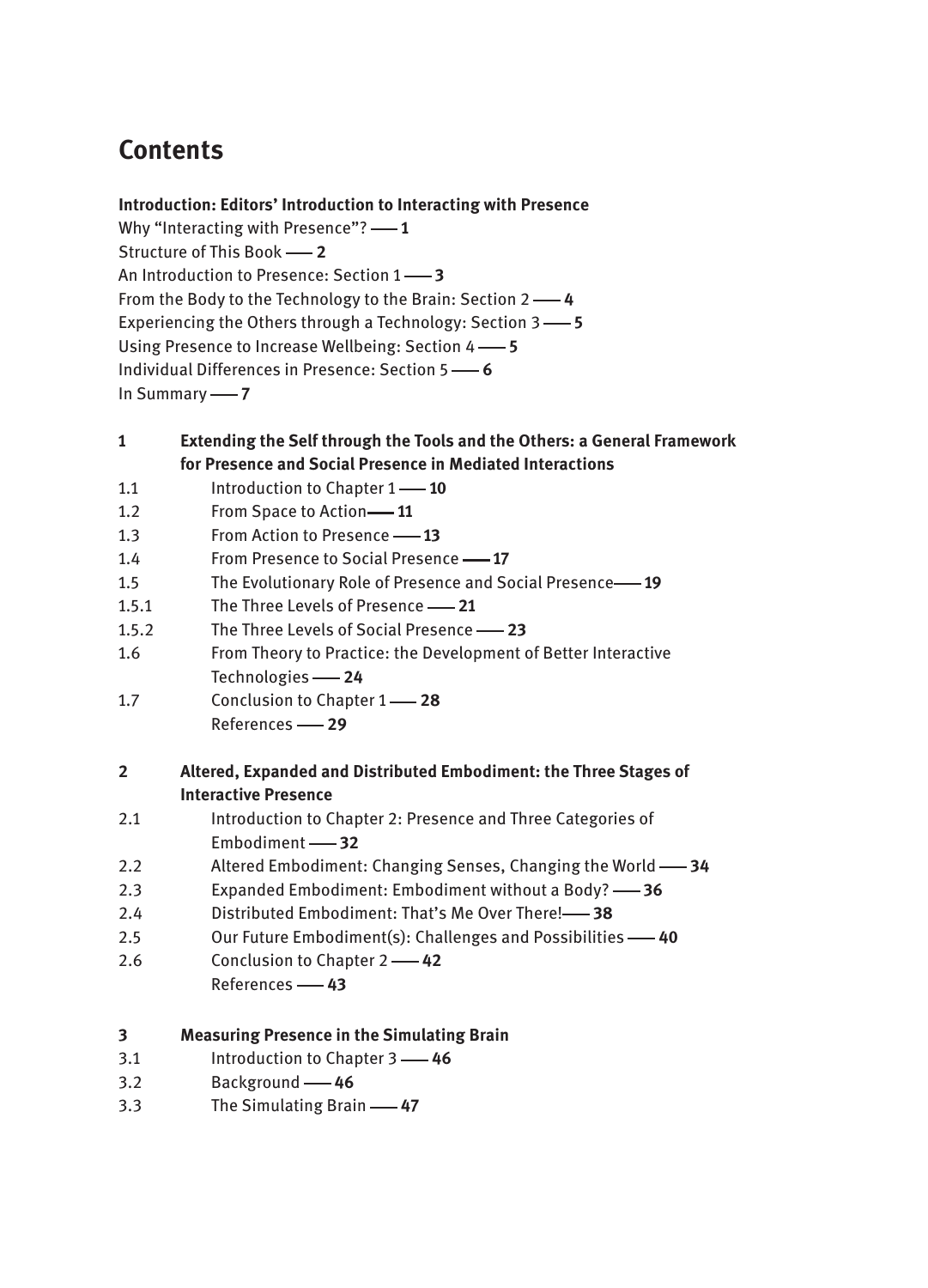| 3.4<br>3.5<br>3.6<br>3.7                                                                 | Presence in the Simulating Brain -48<br>Measuring What, How? - 50<br>Previous Studies -62<br>Conclusion to Chapter 3 - 55<br>References -65                                                                                                                                                                                                                                                                                                     |
|------------------------------------------------------------------------------------------|-------------------------------------------------------------------------------------------------------------------------------------------------------------------------------------------------------------------------------------------------------------------------------------------------------------------------------------------------------------------------------------------------------------------------------------------------|
| 4<br>4.1<br>4.1.1<br>4.2<br>4.2.1<br>4.3<br>4.3.1<br>4.4<br>4.5                          | A Framework for Interactivity and Presence in Novel Bodies<br>Introduction to Chapter 4 -87<br>Extending Human Morphology In Novel Ways -60<br>Body Schema and Extending the Body Functionality with Tools -61<br>Tool Use -61<br>Body Image and the Transfer of Body Ownership to Novel Bodies -63<br>Body Transfer and Body Ownership -63<br>Embodied Cognition and Virtual Environments -65<br>Conclusion to Chapter 4 -66<br>References -67 |
| 5<br>5.1<br>5.2<br>5.3<br>5.4<br>5.5                                                     | Presence and Hyperpresence: Implications for Community Awareness<br>Introduction to Chapter 5 - 70<br>Hyperpresence in Local Communities -71<br>Hyperpresence in Mobile Technologies -74<br>Hyperpresence in Online Virtual Communities -77<br>Conclusion to Chapter 5 -80<br>References -81                                                                                                                                                    |
| 6<br>6.1<br>6.1.1<br>6.2<br>6.2.1<br>6.2.2<br>6.3<br>6.4<br>6.5<br>6.5.1<br>6.5.2<br>6.6 | <b>Measuring Social Presence in Team-Based Digital Games</b><br>Introduction to Chapter 6 -83<br><b>Measuring Social Presence -84</b><br>Overview of the Questionnaire Development -87<br>Statistical Criteria -89<br>Data $-89$<br>Trial 1: Chivalry - 90<br>Trial 2: Natural Selection 2 -91<br>$PCA$ -92<br>Data Gathering - 93<br>Analysis -93<br>Conclusion to Chapter 6 - 96<br>References -86<br>Appendix -99                            |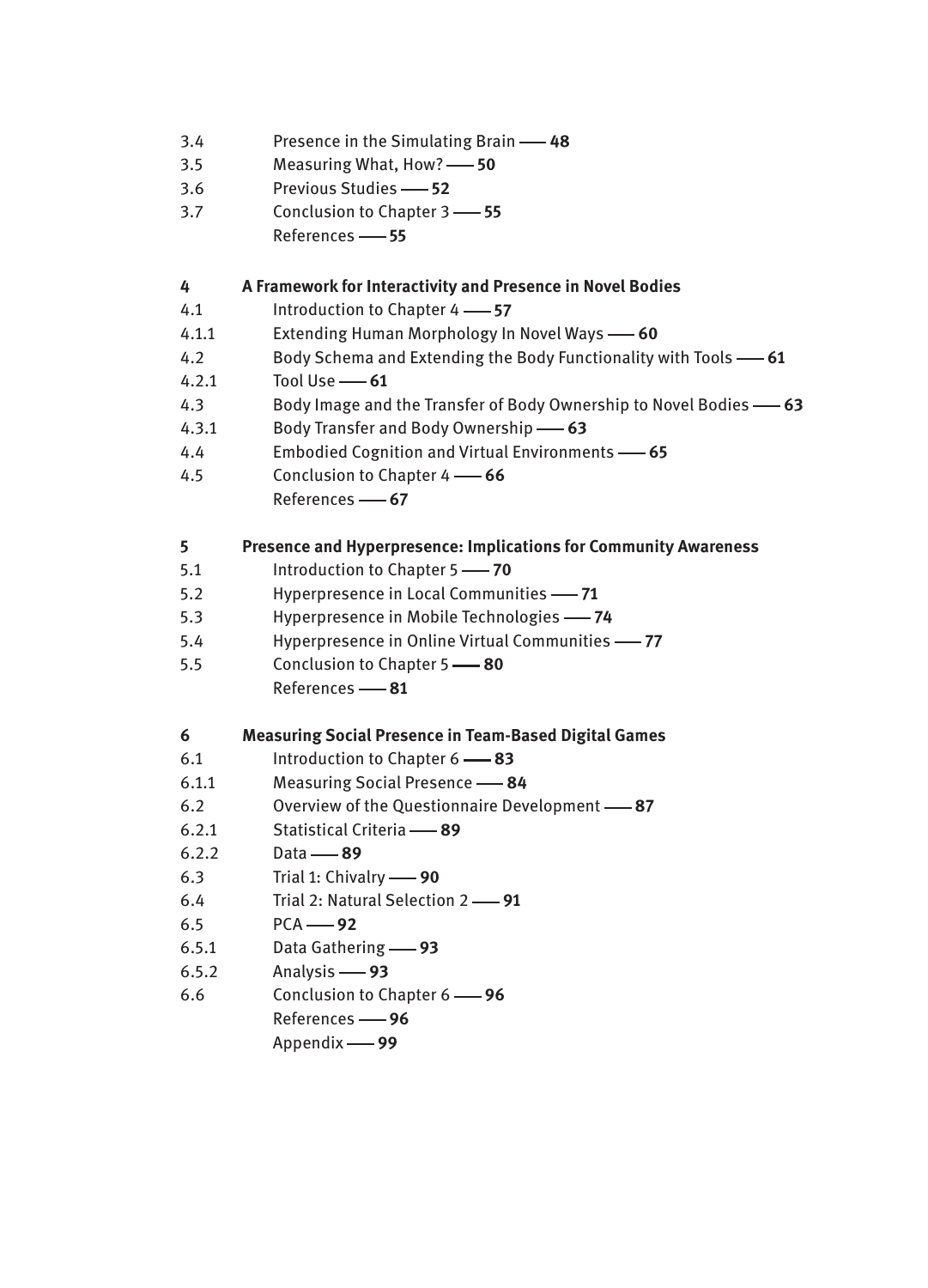- **7 Recreating Leisure: How Immersive Environments Can Promote Wellbeing**
- 7.1 Introduction to Chapter 7 **-102**
- 7.2 Innovative Research and Industry Applications **104**
- 7.2.1 Related Research Projects at Other Centres  **105**
- 7.2.2 Related Gaming Applications  **106**
- 7.3 Clinical Background **-106**
- 7.3.1 About Technology-enhanced Multimodal Meditation (TEMM) and Light and Sound Meditation (LSM) **-106**
- 7.4 **TEMM Clinical Study -108**
- 7.4.1 Study Design **-109**
- 7.4.2 Findings: Data Analysis and Results 111
- 7.4.3 Qualitative Subject Feedback  **112**
- 7.5 Discussion **112**
- 7.5.1 Clinical Study Review: Key Insights -112
- 7.5.2 Neurophysiology and Eurochemical Aspects to Consider -113
- 7.5.3 Physiological Findings and Clinical Outcomes  **115**
- 7.5.4 Socioeconomic and Societal Benefits  **115**
- 7.5.5 Holistic Aspects of TEMM Therapy -- 116
- 7.5.6 Personalized Medicine Aspects to TEMM and Immersive Wellbeing Environments -117
- 7.6 Conclusion to Chapter 7 **119** References **120**

#### **8 Therapeutic Presence in Mediated Psychotherapy: the Uncanny Stranger in the Room**

- 8.1 Introduction to Chapter 8 -123
- 8.2 Therapeutic Presence -126
- 8.3 Mediated Therapeutic Presence **129**
- 8.4 Conclusion to Chapter 8 **133**
	- References **135**

## **9 Coping with Stress and Anxiety: the Role of Presence in Technology Mediated Environments**

- 9.1 Introduction to Chapter 9 **139**
- 9.2 Presence as a Link Among Different Approaches **141**
- 9.3 From the Ubiquitous to the Interreality Approach **142**
- 9.4 Advances in Presence Measurement **144**
- 9.5 Conclusion to Chapter 9 **146**

References **148**